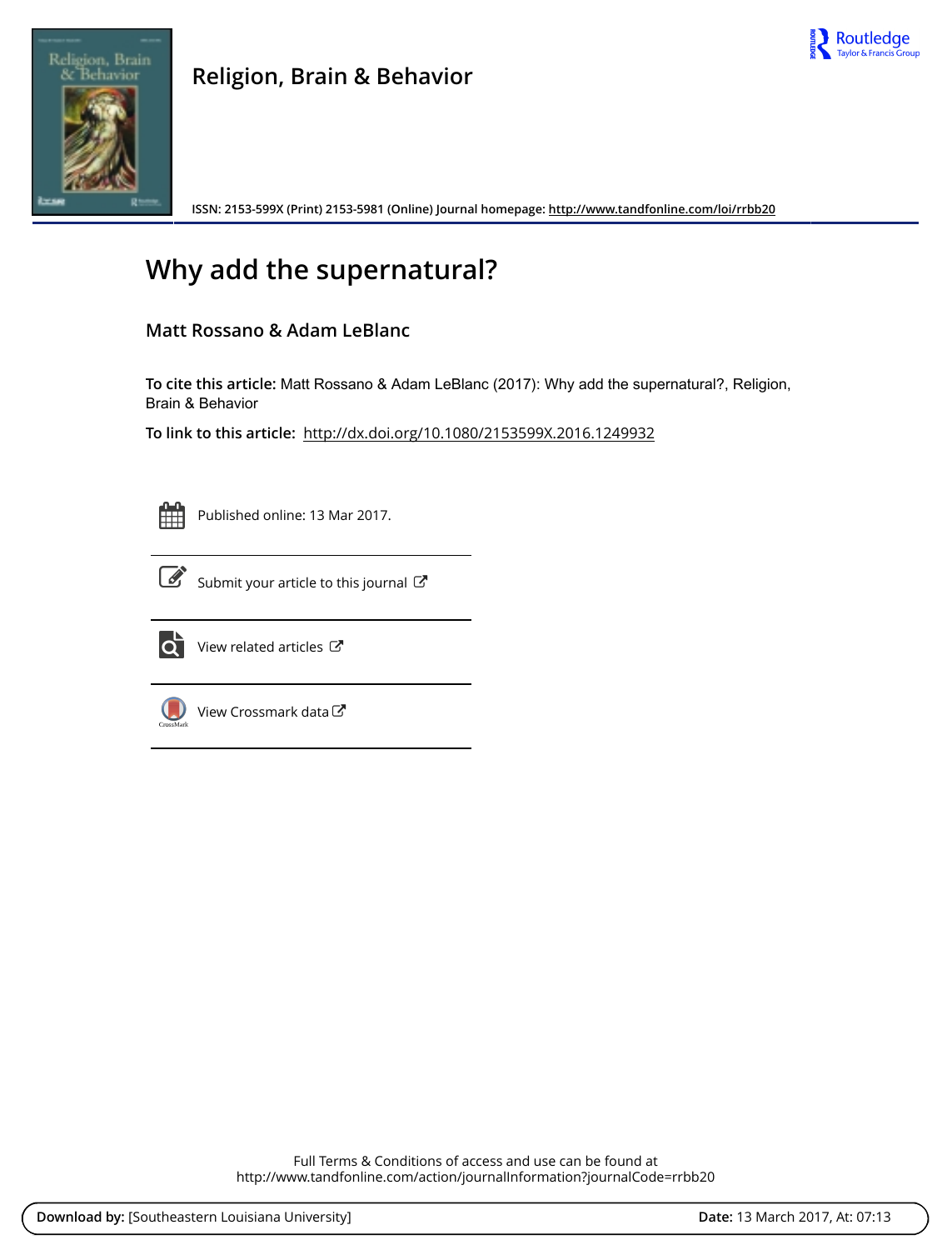# Why add the supernatural?

### Matt Rossano and Adam LeBlanc

Department of Psychology, Southeastern Louisiana University, Hammond, LA, USA

#### ABSTRACT

A theme common to many of the essays is that of identifying the unique contribution that religion (specifially, supernatural thinking) adds to human social life. We argue that the contribution may have been efficiency. Supernatural thinking may have made cooperation easier to implement in human social groups. We explore this possiiblity in two areas: partner choice and parenting.

#### ARTICLE HISTORY

Received 26 September 2016 Accepted 26 September 2016

# **KEYWORDS** cooperation; human

evolution; partner choice; signaling; supernatural thinking

We are grateful to the editors for the opportunity to comment on these essays. As to be expected, they are diverse. Whenever confronted with such variability, it is only human nature to seek some underlying pattern. Lurking beneath the specifics, we detect at least one theme common across many of the essays; that is, identifying the unique contribution that religion (more accurately "supernatural thinking") makes to human social life.

Another way of putting this is to ask: why add a supernatural level of explanation or involvement to the human social world? Many of the essays can be understood as posing this question in particular contexts. For example, Bahçekapili and Yilmaz's essay asks this in dealing with morality. Bulbulia et al. ask this in regard to the use of state-sanctioned homicide for purposes of social control or social organization. Similarly, a number of essays ask about the secular/naturalistic or brain basis of some religion-relevant issue, behavior, or cognition. Such is the case in Carney and David-Barrett's essay dealing with theological interpretation of text, and similarly with Lenfesty and Fikes' essay on prosocial behavior, Galen's essay on well-being (and prosocial behavior), and Robinson's essay on the experience of transcendence.

All of these presume (rightly, we think) that there is some non-religious, non-supernatural core at the heart of these activities to which something "religious" (or supernatural or spiritual) has been added. So if we can subtract out that natural core, we can see what, if anything, the "religious" component adds. McCaffree's essay on social networks appears to directly confront this question by asking how religious social networks are different from non-religious ones. Social networks are "natural" to humans given that we are a highly social species. What does supernaturalism add to one's network? (Aside: we wonder if the answer might be related to the question raised in Shaver's essay concerning higher fertility among religious vs. non-religious people or the similar issue raised in Van Slyke's essay about the usefulness of religion in mate selection.) The supernatural add-on question also seems salient in White, Baimel, and Norenzayan's essay dealing with karma. A perfectly secular, rational theory of karma is certainly a viable option. Doing good engenders positive regard for oneself among others, who are therefore more likely to aid you later, while doing bad has the opposite effect. Why develop this into a spiritual force?

Assuming our analysis is roughly correct, then what might the answer to this be? What does supernaturalism add? As a working hypothesis, we offer the following: the supernatural enhances efficiency.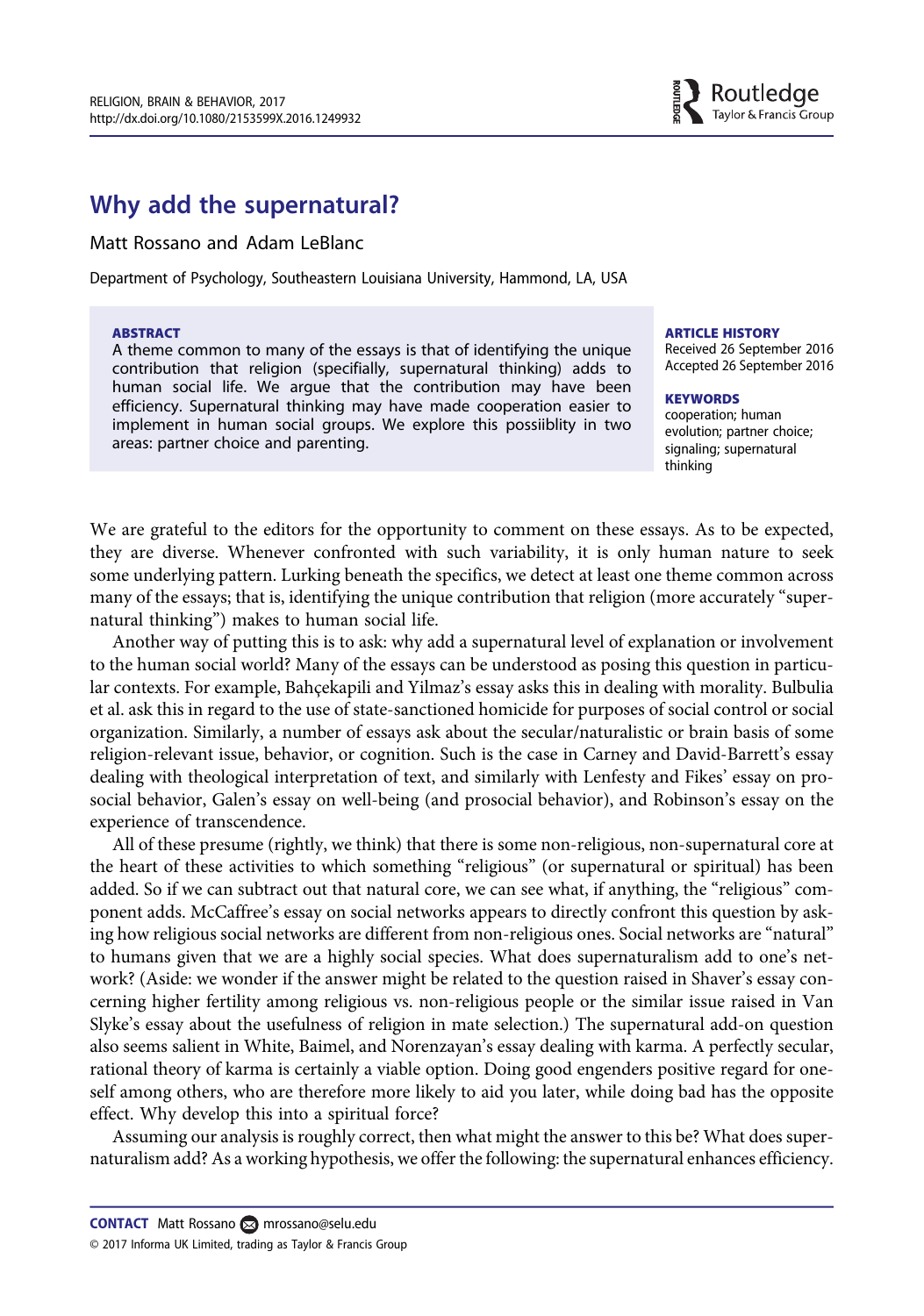<span id="page-2-0"></span>It does this by providing an authoritative, unfalsifiable set of normative customs. It tells people,"we do things this way (the particular custom) for this reason (the appeal to supernatural authority)." This simple formula, however, allows a community to circumvent potentially paralyzing disagreements about the specific form normative behavior should take and get on with the business of collective action. In other words, the supernatural enhances cooperation by making it easier to implement.

There is a subtle distinction here between efficient and better. It may not have been the case (either today or back then) that "supernaturalized" social groups were (are) populated with qualitatively "better" individual cooperators. Instead, what we are suggesting is that "supernaturalized" groups were (and today may continue to be) more able to reap cooperative rewards with less energy expenditure because cooperation is more effectively implemented.

How do you implement cooperation? There are at least two important mechanisms here, both of which are affected by supernatural thinking. The first is partner choice. A recent study has shown that cooperation can stabilize over time in chimpanzee communities if chimpanzees are allowed to freely choose partners (Suchak et al., [2016](#page-3-0)). This complements computer modeling studies that produce similar results relevant to human evolution (Gavrilets, [2012](#page-3-0)). Studies show that chimpanzees (and by extension early hominins) use(d) two criteria when choosing cooperative partners: (1) rank – preferring similarly-ranked partners over dominants; and (2) past history – preferring other chimps with whom they or others have had successful collaborations (Melis, Hare, & Tomasello, [2006](#page-3-0)). But if social hierarchy was substantially leveled over the course of hominin evolution (which seems reasonable given that all hunter-gatherers are egalitarian), then only past history would remain as a criterion upon which selection could be based.

Our guess is that past experience was probably adequate for a good stretch of hominin evolution. However, this strategy has some drawbacks that may have become increasingly acute over time. First, past experience entails the cost of failed cooperative ventures. The more failed cooperative ventures one (or the group in general) endures, the more fitness is compromised. Second, as hominin evolution moved forward, cooperative breeding became increasingly essential to survival (Burkart et al., [2014](#page-3-0); Hrdy, [2009](#page-3-0)). Failure in this arena would have been particularly intolerable. Thus, it may have been that reliance on past experience to choose cooperative partners involved ever-mounting risks. Any group that replaced or supplemented past experience with a reliable cooperative signaling mechanism may have stood to reap fitness benefits. But what form should that signaling take?

A couple of recent studies have demonstrated some rather unexpected and potent characteristics of religious signaling. First, it is effective for signaling cooperatively-relevant character traits such as trustworthiness, generosity, being a hard worker, and overall "good character" (Power, [2016;](#page-3-0) Purzycki & Arakchaa, [2013\)](#page-3-0). Second, it is relied upon, above and beyond other signaling mechanisms, even among people who are highly familiar with one another (as our ancestors certainly would have been). Yet, at the same time, it effectively cuts across tribal and cultural boundaries (Hall, Cohen, Meyer, Varley, & Brewer, [2015](#page-3-0); Power, [2016](#page-3-0)). Finally, for the purpose of establishing "good" character among one's peers, routine religious practice is more effective than dramatic displays (i.e., going to church weekly beats the occasional walk over hot coals). Thus, if we see someone scrupulously following their supernaturally mandated daily rules of conduct, we tend to trust them and think well of them, even if they are practicing a foreign religion. If something similar was true of our ancestors, then the supernatural might have had important utilitarian value as a broadly recognizable basis for cooperative signaling.

Any group that could quickly settle upon a clear consistent method of cooperative signaling would seem to have an advantage over other groups where signaling was more varied and potentially confusing. Given its ubiquity among traditional societies (and its veiled but undeniable persistence in more modern contexts), we suspect that the routine adherence to taboo may have been one of the earliest means by which cooperative partners were chosen in our ancestral past. If taboo-observance enhanced the efficiency with which group members could identify cooperative partners, then taboousing groups may have had an advantage over others in our ancestral past.